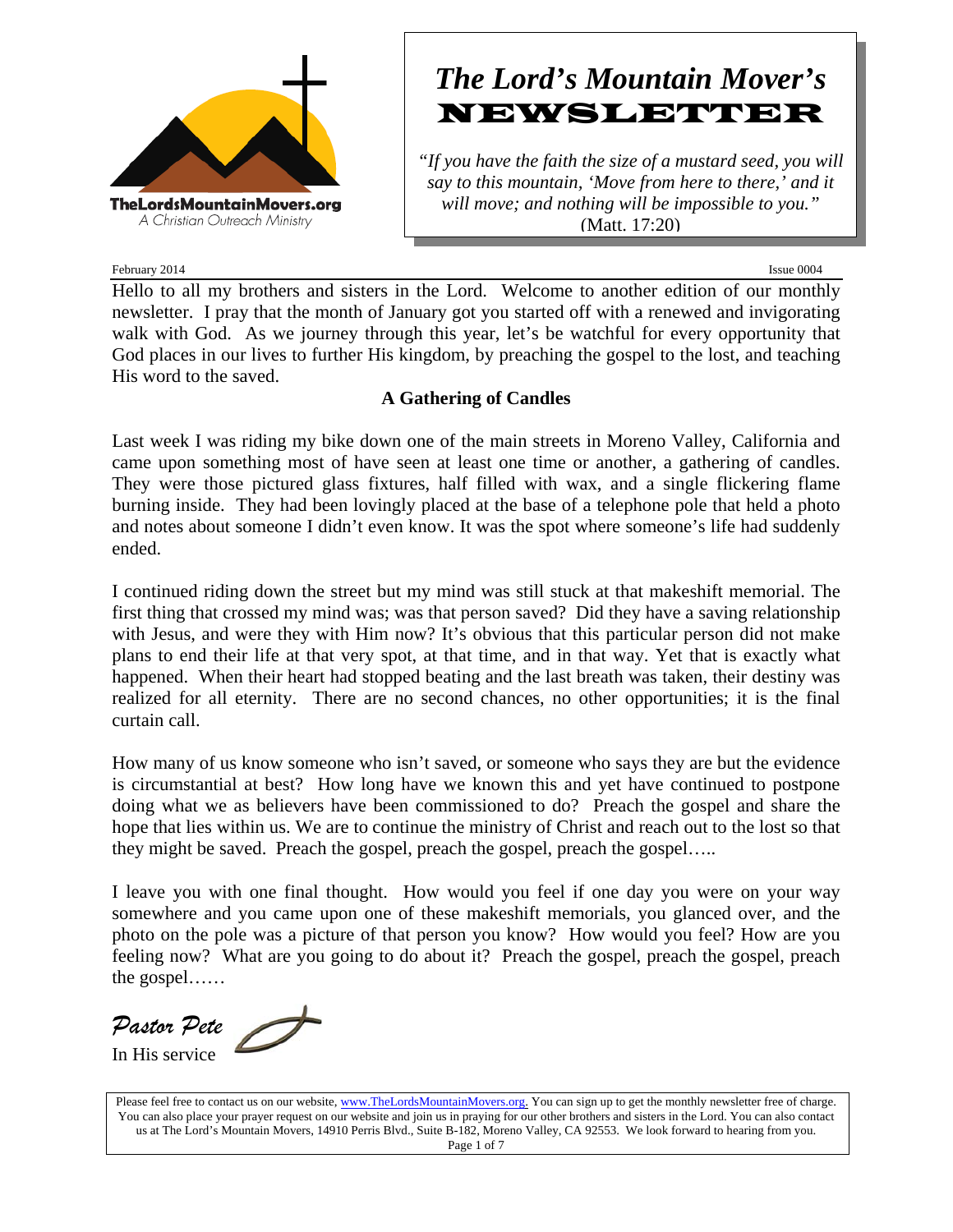

# THE WORD IN MOTION message

# **The Day the Church got Started (Part 1 of 2)**

On the Day of Pentecost, right after the Holy Spirit had descended upon those in the upper room, the Apostle Peter gave a sermon (Acts 2:14-26) to explain what had just happened and why, to a confused crowd of people. Peter used prophetic Scripture to explain, not only this miraculous event, but also the saving work of God through the person of Jesus Christ. In a nutshell he had presented the gospel message. What followed was the beginning work of the Holy Spirit in building God's church, those who are saved.

In John 15:26 through 16:15, Jesus had been talking with His disciples about His pending departure and the coming of the Holy Spirit, the Helper. In 15:26-27, Jesus said of the Holy Spirit, *"He will testify about Me, and you will testify also…"*, and that's what had just happened through Peter. Jesus also told His disciples in 16:8, another important work of the Holy Spirit in the salvation of man, *"And He, when He comes, will convict the world concerning sin and righteousness and judgment."* This is what happened to some of those who had just heard Peter's preaching about Christ.

At the conclusion of Peter's sermon, Scripture tells us that the following chain of events took place:

*<sup>37</sup>Now when they heard this, they were pierced to the heart, and said to Peter and the rest of the apostles, "Brethren, what shall we do?"<sup>38</sup>Peter said to them, "Repent, and each of you be baptized in the name of Jesus Christ for the forgiveness of your sins; and you will receive the gift of the Holy Spirit. <sup>39</sup>For the promise is for you and your children and for all who are far off, as many as the Lord our God will call to Himself."<sup>40</sup>And with many other words he solemnly testified and kept on exhorting them, saying, "Be saved from this perverse generation!" <sup>41</sup>So then, those who had received his word were baptized; and that day there were added about three thousand souls.* (Acts 2:37-41)

What we are seeing here is the work of the Holy Spirit that Jesus had spoken about before His crucifixion, death, and resurrection. In verse 37, we see the natural response of those whom the Holy Spirit has begun the atoning work of salvation in. They cried out, *"Brethren, what shall we do?"*, and why did they cry this out? Because they were pierced to the heart! The Holy Spirit had done His work by the preaching of the gospel through Peter and now, simultaneously, He was doing work in the receiving of that message in those who heard it.

I love the work of the Holy Spirit in this passage, it reminds me of Matthew 4:1, where Jesus was *led* by the Spirit into the wilderness, and at the very same time in Mark 1:12, the Spirit *drove* Him into the wilderness. It's as though God was using the Holy Spirit in a push-pull method to get Jesus where He wanted Him to be. I see the same thing taking place in the lives of those being converted in this passage; the preaching of the gospel draws people to Christ, and the conviction by the Holy Spirit drives them to Christ.

Hebrews 4:12 tells us, *" For the word of God is living and active and sharper than any two-edged sword, and piercing as far as the division of soul and spirit, of both joints and marrow, and able to judge the thoughts and intentions of the heart."*

Please feel free to contact us on our website, www.TheLordsMountainMovers.org. You can sign up to get the monthly newsletter free of charge. You can also place your prayer request on our website and join us in praying for our other brothers and sisters in the Lord. You can also contact us at The Lord's Mountain Movers, 14910 Perris Blvd., Suite B-182, Moreno Valley, CA 92553. We look forward to hearing from you. Page 2 of 7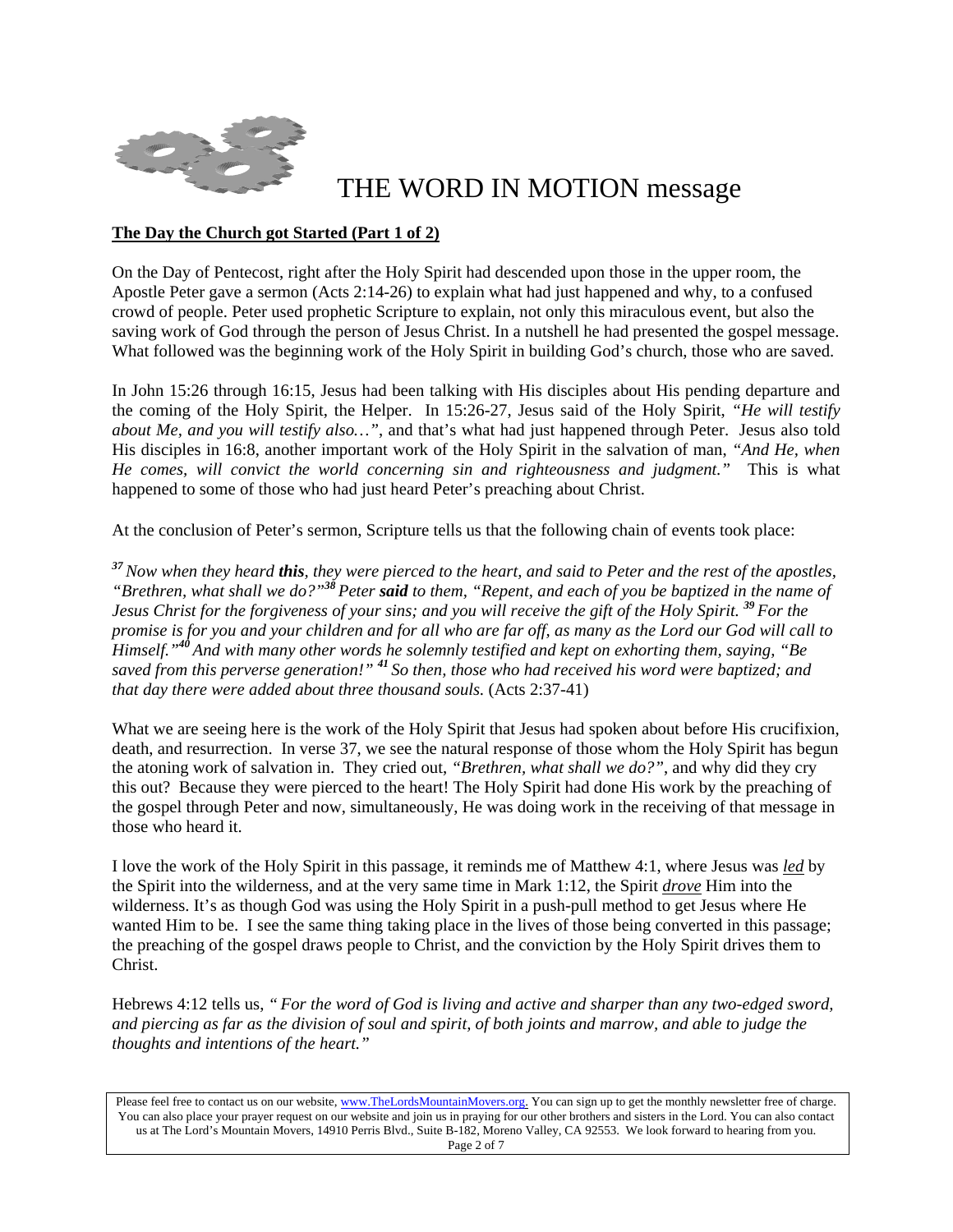If we are going to preach the gospel we don't need any fancy gimmicks, theater, entertainment or clever presentations. All we need is the gospel message, pure and simple, and the Holy Spirit will do the work of salvation in and through that message alone. In 1 Corinthians 1:18, the Apostle Paul reminds us of the power of the gospel message, *"For the word of the cross is foolishness to those who are perishing, but to us who are being saved it is the power of God."* He knew where the power lied, and it wasn't in the preaching, it was in *what* was being preached. Oh, the power of God-preaching over good-preaching!

We find Peter's response to their cry for help in verse 38, *"Peter said to them, 'Repent, and each of you be baptized in the name of Jesus Christ for the forgiveness of your sins; and you will receive the gift of the Holy Spirit.'"*

The first thing Peter tells them to do is, Repent. That is the only response to the problem that was realized by these individuals. Peter had preached the gospel and presented the Savior. The Holy Spirit had created the need for the Savior in these people and now they needed to know how to solve the revelation of their own sinfulness. They must repent, they must turn away from their sinfulness, and they must be identified with the person of Jesus Christ. If you wanted to include some type of emotionalism in salvation, then I believe this is what a person should feel; panic. If I don't use my last breath to confess Christ, then I may never breathe again. Brethren, what shall we do?

The next thing Peter tells them to do is, *"each of you be baptized in the name of Jesus Christ for the forgiveness of your sins.*" Baptism has been called the first act of obedience for a Christian after their conversion. Without going into a great deal of explanation about baptism at this time, I will just say this; why would anyone who has been through such a revelation not want to be baptized? Even though the water baptism is a symbolic gesture on behalf of what God has already done, it is a refreshing public confession of who we are now identified with.

I believe that God is not only pleased with this, it gives us a sense of freedom and empowerment to continue on with what God is doing in our lives. In Luke Chapter 15, after the parables of the lost sheep and the lost coin, Scripture tells us that there will be more joy over one sinner who repents, and there is joy in the presence of the angels of God over one sinner who repents. What a way to stir things up in heaven, what a way to please our Heavenly Father!

The last thing Peter says in verse 38 is, *"You will receive the gift of the Holy Spirit."* We must be careful here when we interpret what he is saying. He does not say we will receive *"a"* gift of the Holy Spirit. Nor does it say we will receive *"that"* gift of the Holy Spirit (referring to what they had just witnessed). It says we will receive *"the"* gift of the Holy Spirit. The Holy Spirit is a gift to all believers upon their being born-again. We could go into a great deal of study on the Holy Spirit as a gift from God, and what that gift does, but that is another study in itself. For now we will just acknowledge that God's word says true believers will receive the gift of the Holy Spirit.

What I want us to take from this study so far is this; we have a responsibility as true believers to listen, and respond to the Holy Spirit, whether it is in our own personal salvation, or in preaching the gospel to the lost. Our responsibility should not be taken lightly in either case. As we can see from what we have read so far, the Holy Spirit is doing the work through the power of the gospel message. If the Spirit is compelling you to share the gospel, then there is a good chance He is already at work in the person you will share it with.

*Pastor Pete* 

# In His service

Please feel free to contact us on our website, www.TheLordsMountainMovers.org. You can sign up to get the monthly newsletter free of charge. You can also place your prayer request on our website and join us in praying for our other brothers and sisters in the Lord. You can also contact us at The Lord's Mountain Movers, 14910 Perris Blvd., Suite B-182, Moreno Valley, CA 92553. We look forward to hearing from you. Page 3 of 7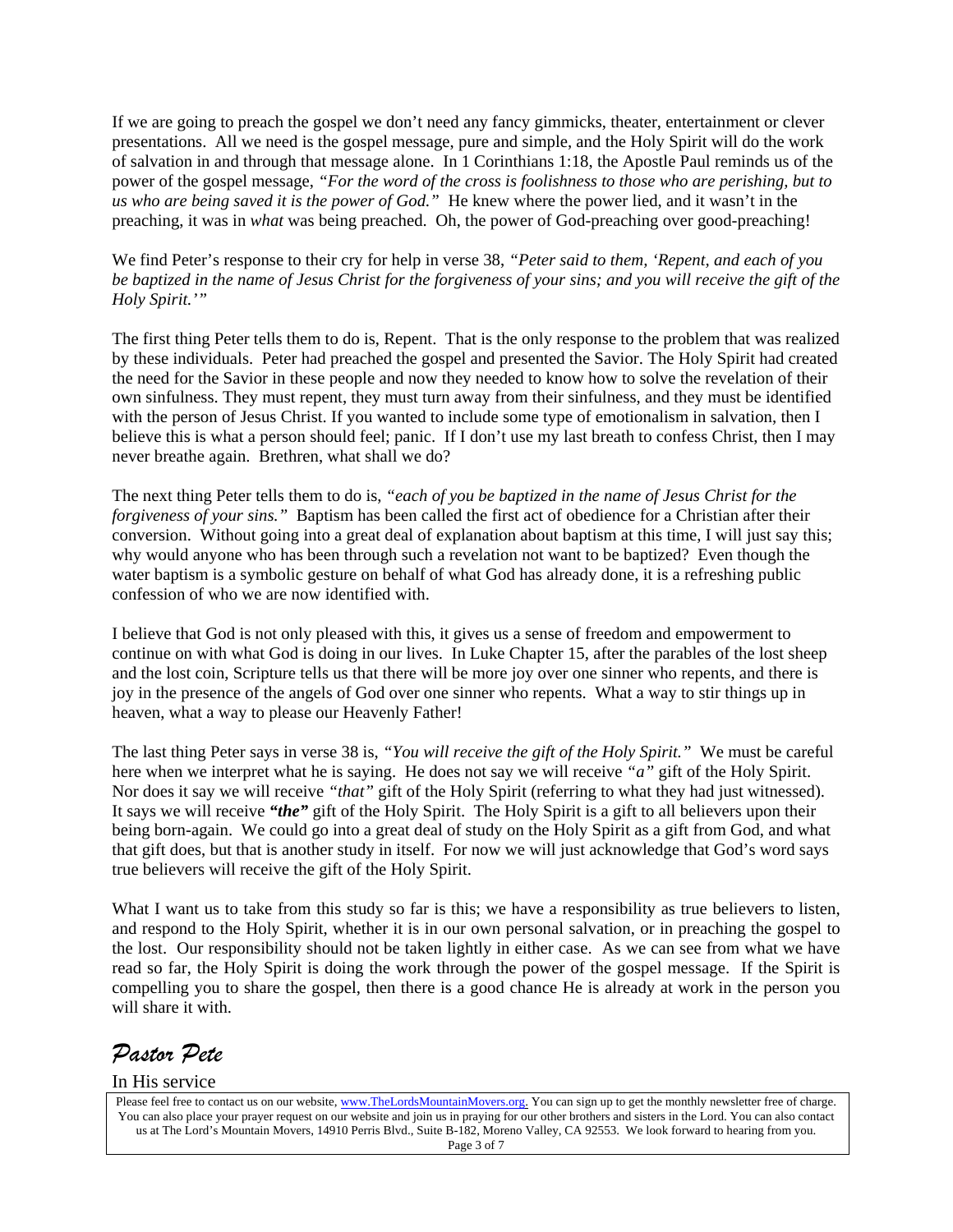# A Testimony (from Larry K.)

I have been a born-again Christian for over nine years, and yes I remember that day like it was yesterday, August  $10^{th}$ , 2004. I am 68 years old and have been in prison for almost ten years. The Lord pulled me up and out of the pits of hell and delivered me into His arms. I feel it is important to say this. That many men in prison have learned so much through the chapel ministries, attending church services, Bible studies of all levels, mail correspondence studies, college courses, and much, much more. We need to be wise with God's time and use it to better ourselves because when we get out of prison and back into the world, things change. Then we will have to get jobs, pay bills, and the free time we have been used to will be pretty much gone. Getting involved in someway in church ministries there is so much to learn by being involved. Today in my life in prison the Lord is using me in ways that I would have never believed. My life, because of Jesus, has changed forever. Amen!

# *Our Prayer Requests for God's Children*

# **Calvary Church, Santa Ana**

Kathy ..................Please pray for my sister Patty that she will receive salvation.

Bobby C..............Needs prayer for his addiction issues. He has been missing for over two weeks. ANSWERED – BOBBY HAS BEEN FOUND AND IS RECEIVING HELP.

David & Jeannie M.

Missionaries to Kenya ......Pray for Jeannie's mom who is in hospital with heart problems.

Andy Harper .......Health is deteriorating fast and the doctors don't know what is wrong yet.

- Tim L..................Pray for God's will and intervention to remove cancer. He is losing weight rapidly from chemo.
- Chet ....................Has throat cancer and will be undergoing treatments. Wants to return to the church choir.

Ralph ..................Recovering from a coma.

- Pat M ..................Had serious back surgery and is doing great back at church. (Praise report)
- Chip C.................Needs prayer for a back injury, will be seeing a doctor soon.

# **Liberty Church, Moreno Valley**

Church. ...............Please take a moment to pray for Liberty Deacon Brown as he will have pancreas surgery tomorrow (Wednesday, January 29). Please pray that this 7 hour surgery will go well and Sam will have a full recovery. Thank you for your prayers.

Youth Group.......Pray that the youth group going to Canada will be successful in their missionary journey. They will be ministering the gospel to people their own age.

ANSWERED – THEY WERE NOT ONLY A BLESSING TO MANY PEOPLE, BUT THEY GREW IN THEIR OWN RELATIONSHIP WITH GOD DURING THE TRIP.

Please feel free to contact us on our website, www.TheLordsMountainMovers.org. You can sign up to get the monthly newsletter free of charge. You can also place your prayer request on our website and join us in praying for our other brothers and sisters in the Lord. You can also contact us at The Lord's Mountain Movers, 14910 Perris Blvd., Suite B-182, Moreno Valley, CA 92553. We look forward to hearing from you. Page 4 of 7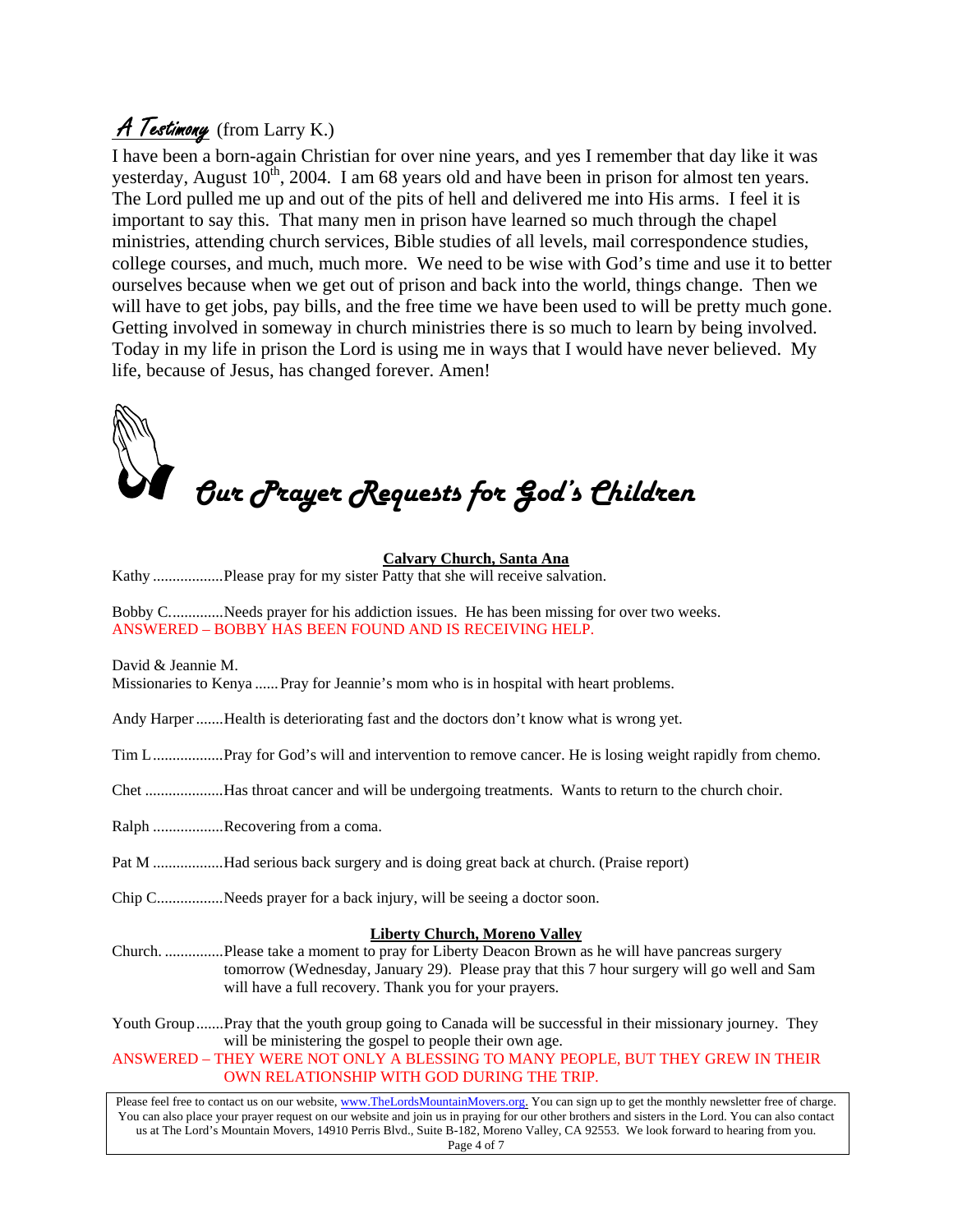Baby Mary..........She is just about six months old, has severe heart problems and needs a transplant. Margret ...............Wonderful 80+ yr. young lady. She took a bad fall and is still recovering. She misses church. The Church .........Pray that God would meet their financial needs in the coming year. Roger & Bill .......That God would use them to have a positive influence with the city water board. Harold Beigle......Needs prayer for his recovery from a broken hip. Manny.................His family is dealing with some illness issues and needs your prayers. **Harvest Valley Church, Santa Ynez** Congregation ......Pray that God will continue to bless and provide for their needs as they have reached out to so many. They are a real small church that has sent in thousands of life changing Bibles to men in prison. I personally experienced God working through these gifts. **California**

Victor A..............Prayer for hepatitis, and other health issues coming from just being old.

Lee P...................Pray for his health issues and God's strength through them.

Faye A. ...............Prayer for her health issues. That God would bless and guide her in her ministry work.

Rodney (?) ..........Needs prayer. He is being sucked into discouragement and despair. ANSWERED – RODNEY IS BEING ENCOURAGE AND MENTORED AND IS DOING MUCH BETTER.

- Mary S ................Pray that God would continue to give her a sound and clear mind. That He would bless her and her ministry.
- Carlos R..............He lost his job and possibly will be homeless soon. Allowing depression to enter in. Please pray for him.
- John B.................Needs prayer for favor with the court system and be vindicated for wrongful conviction.
- Steve L................Praying for wisdom and guidance in fulfilling the ministry God has given him.

Eddie S. ..............Continued reconciliation with family members.

Joanne R. ............Pray that God would bless her for her many gifts, prayers, and love for those in need.

Daniel V..............Reliable vehicle. To be reunited with his daughter. Praying for employment. He also needs prayer ............................for some upcoming legal issues he will be facing. ANSWERED – COMMUNICATION WITH DAUGHTER HAS BEGUN THROUGH SISTER.

Gary G…………That he reaches out to God and hangs on. Praying for his prayer circle idea. ANSWERED – PRAYER CIRCLE UP AND RUNNING THROUGH THE WEBSITE. GARY IS GROWING IN LEAPS AND BOUNDS IN HIS RELATIONSHIP WITH GOD.

Pete C .................Praying to find work. Reunification of his family. Healing of oldest son's addiction issues. PARTIALLY ANSWERED – DAUGHTER IS TEXTING AND CALLING HIM PARTIALLY ANSWERED - SON IS SOBER AND GETTING HELP PARTIALLY ANSWERED - HE IS WORKING PART TIME.

Please feel free to contact us on our website, www.TheLordsMountainMovers.org. You can sign up to get the monthly newsletter free of charge. You can also place your prayer request on our website and join us in praying for our other brothers and sisters in the Lord. You can also contact us at The Lord's Mountain Movers, 14910 Perris Blvd., Suite B-182, Moreno Valley, CA 92553. We look forward to hearing from you. Page 5 of 7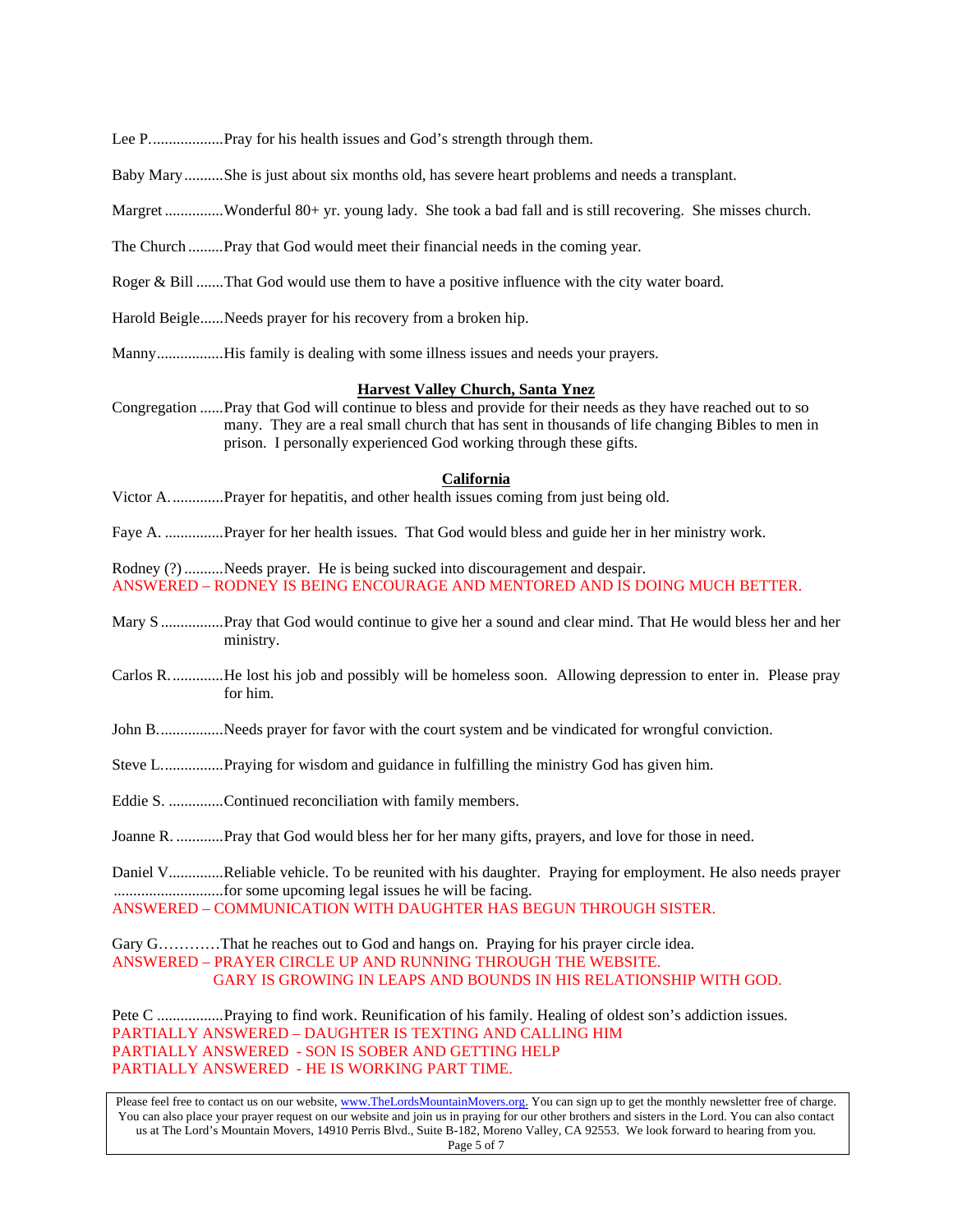Daniel R..............That his boss would be saved by faith in Jesus and the business would flourish. Praying for a home church to fellowship in. Salvation of his Dad and brothers.

Larry H .................Praying for healing for his continuing health issues. PARTIALLY ANSWERED – COLONOSCOPY SHOWED NO CANCER

Randy C..............Praying he can find a job. Get a transfer so he can live with his Mom. PARTIALLY ANSWERED – HE NOW LIVING WITH HIS MOM.

- George B.............Pray for reunification of family, and that he would maintain a healthy relationship with God. Please pray for my children to open their hearts (Michael, Christina and Jason). Request prayer for God's wisdom in the purchase of real estate property.
- Tom C.................That God would bless him with a more fruitful job so he could be a blessing to others.

### **Florida**

Scott F.................Pray for resolution to his health issues and the safety of his children who are serving in the armed forces.

# **Minnesota**

TJ & Julie W.......Pray for God's wisdom in conducting the marriage classes. TJ's surgery on his wrist. ANSWERED – SURGERY WAS SUCCESSFUL, HEALING WELL

# **North Carolina**

David ..................(Daniel R's. 14 yr. old cousin) – That God would help him make it through his cancer treatments. PARTIALLY ANSWERED – DAVID IS STILL OUT OF THE HOSPITAL, THANK YOU JESUS!

### **Wisconsin**

Jean P..................Praying that God would make her family whole and at peace.

#### **Guatemala**.

Benjamin A.........Praying to get Spanish Bibles for prisoners in Guatemala. Moved into a new area to plant a Church. Pray that God would give the increase and provide their needs. Still need Bibles!

#### **Kenya**

Larry S................Missionary to Kenya, is having health issues and needs prayers for strength and healing.

## **Ministries**

The Lord's Mountain

Movers ...............Praying for funding of: postage, printing, office supplies, and we are trying to get funding to file our 501(C)(3) corporate paperwork.

Acts

Foundation..........Praying for continued support for their prison ministry.

Lost and Found

By Jesus .............Pray that the issues with the city & county would come to a mutual agreement. That the Lord would bless and increase their ministry. Pray for God to meet their financial needs this coming year. Seeking God's direction for an additional home.

ANSWERED – THE COUNTY AND CITY HAVE LET GO OF THE ISSUES THEY HAD.

Please feel free to contact us on our website, www.TheLordsMountainMovers.org. You can sign up to get the monthly newsletter free of charge. You can also place your prayer request on our website and join us in praying for our other brothers and sisters in the Lord. You can also contact us at The Lord's Mountain Movers, 14910 Perris Blvd., Suite B-182, Moreno Valley, CA 92553. We look forward to hearing from you. Page 6 of 7